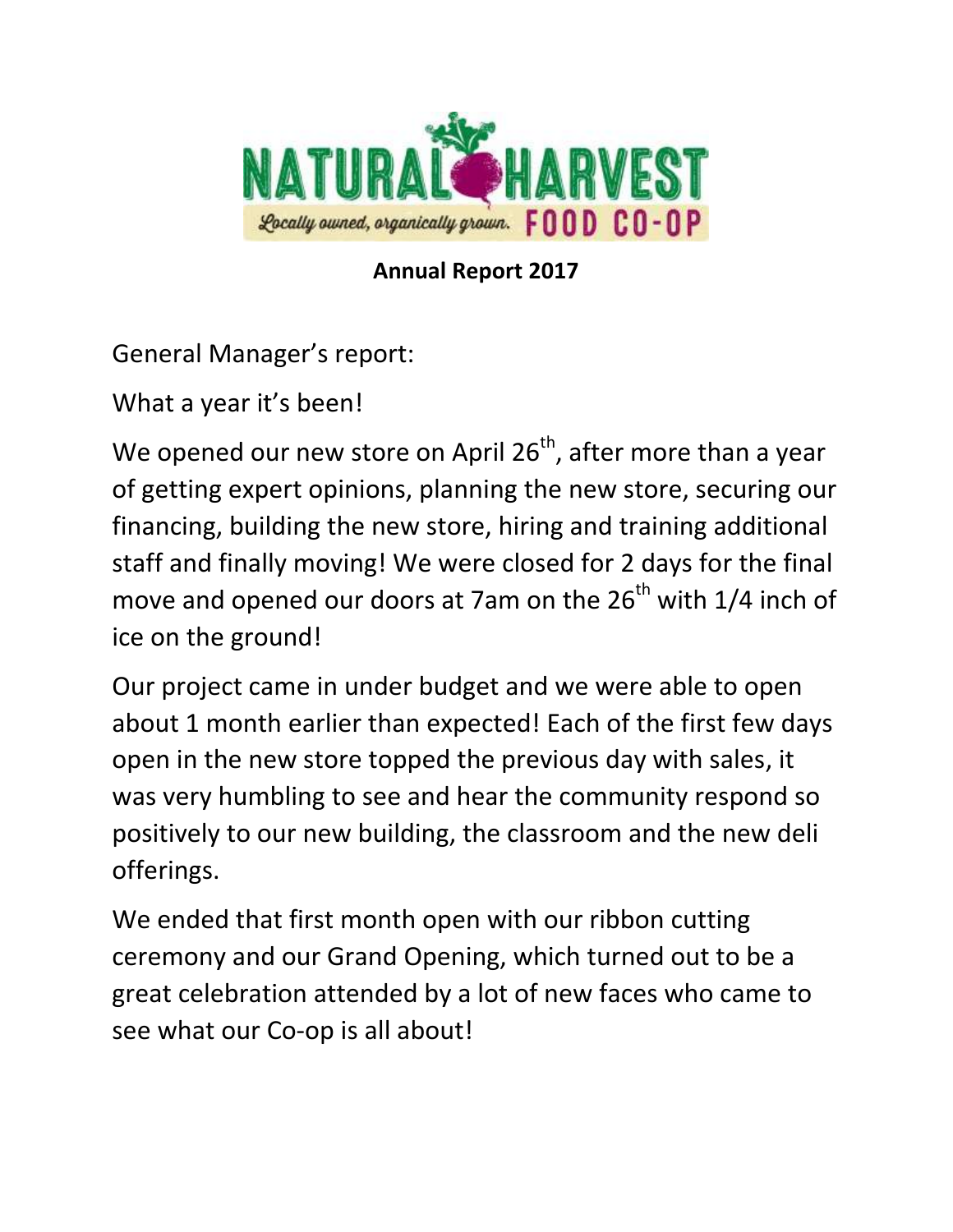The first few months in the new store were very exciting and very exhausting for all of our staff members, but especially our veteran staff, who had to not only get familiar themselves with the new store, but also had to make sure our new staff members received the training and help they deserved and the customers the help they needed to navigate our new store. A huge thank you goes out to Sandy, Phoenix, Sarah, Alex, Briana (our department managers) who worked countless hours of overtime during that first month to make sure our Co-op made a great first impression to all who walked through our doors! And of course to everybody else who is working every day to make our Co-op a success. A great thank you goes out to our board members too, a lot of board work went into our expansion, and everybody stepped up for it!

In May we saw over 38% sales growth compared to May of 2016. Overall, we ended the year with 21.6% sales growth, \$3,252,000.

Sales to Owners decreased by 3 points to 58%, meaning we attracted a lot of new shoppers. Our customer growth was an impressive 23.4%. Our Front End staff is doing a great job signing up new Owners, 413 last year, which amounts to \$34,160 in new equity on our balance sheet. Active Owner shopping increased by 26%.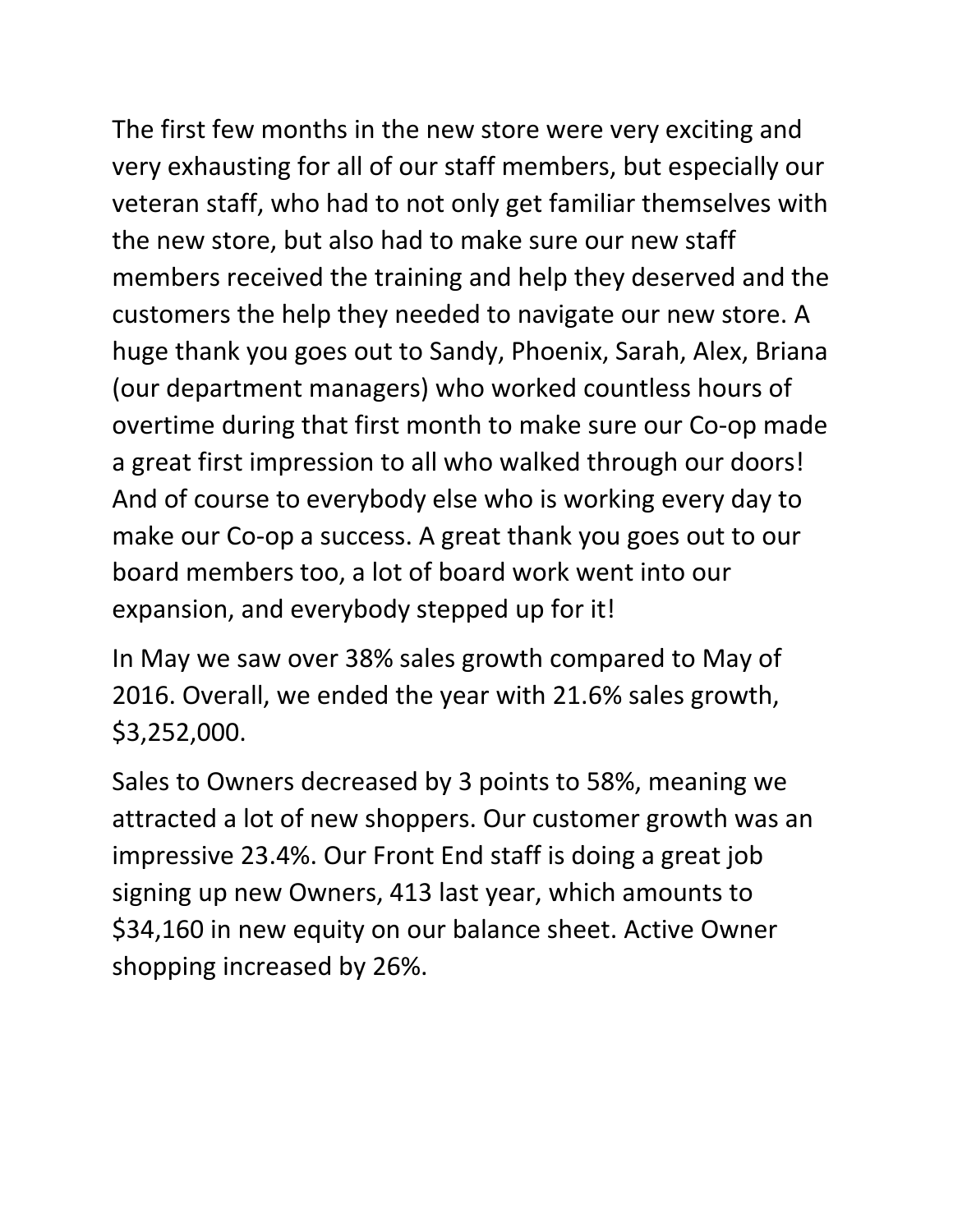## Sales Chart:



Our growth star departments are:

Deli: 88% growth

Refrigerated: 41% growth

Frozen and Cheese: both 36% growth

Produce: 32% growth

These are the departments that we invested most heavily in because of previous growth and shopper demand.

Our Salad and Hotbar is another area of the new store that was on our wish list. The Deli crew is making sure we have delicious lunches available every day, now also on Sundays – check out our Sunday brunch from 11-2pm.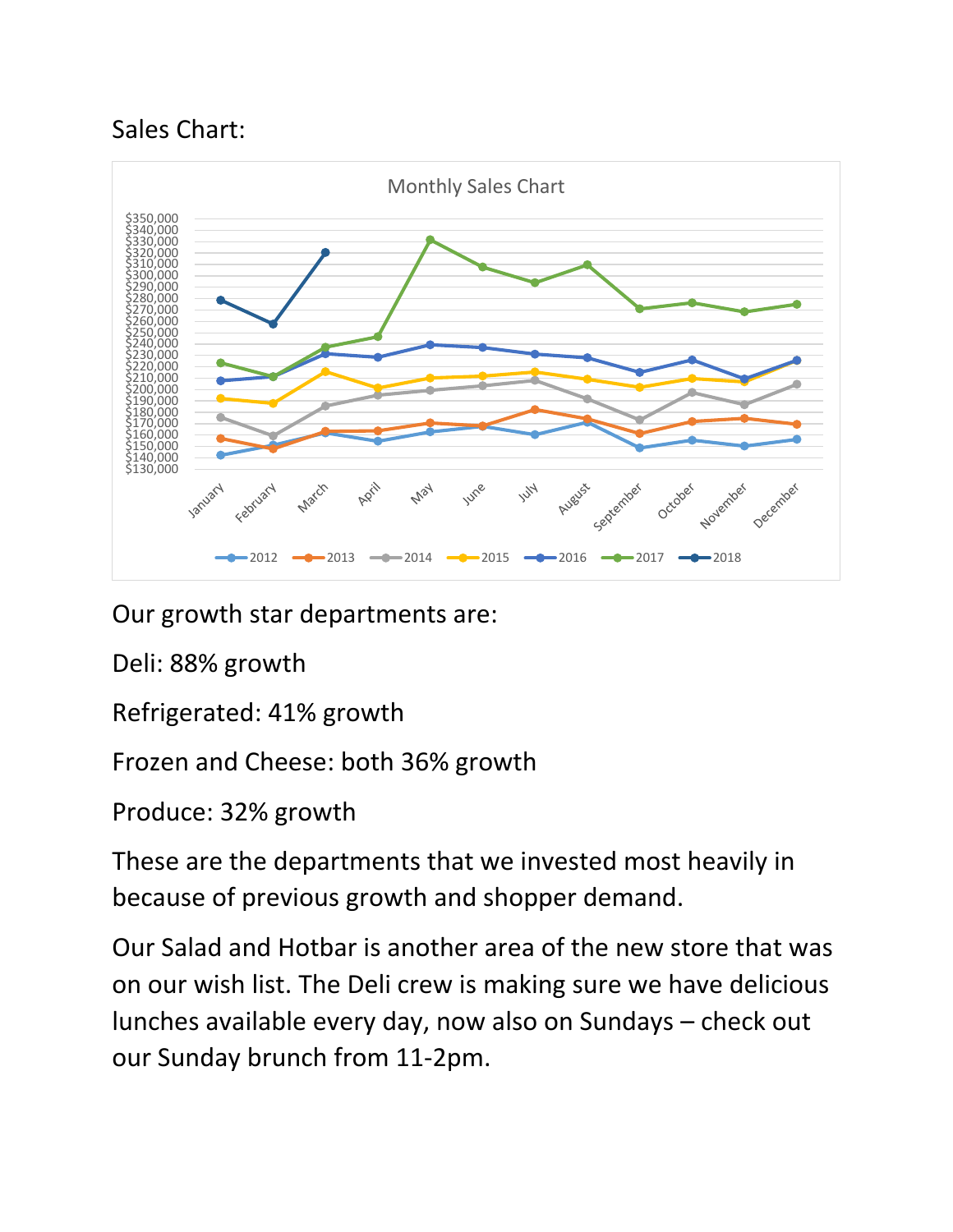We now have 37 employees, 12 of which are full-time. Salaries and benefits amounted to \$750,734!

With the new store and higher sales we are able to support more local producers in our local economy. We now work with 69 local producers directly, which amounted to over \$240,000. Sales of local products are increasing steadily, they increased by 33% over 2016. Over 1100 products at the Co-op are meeting our definition of local (produced or grown within 400 miles from Virginia), and sales of local products are 24% of all sales, if we include the items that are produced in our Deli.

We also try and participate at events in our local community and bring the community to our store through in-store events. Our staff has represented us at such fun events as the Land of the Loon Parade, the St. Michael's Chili Cook-Off and the rest stop at the Mesabi Trail Ride, 10 events total in 2017. We held 10 in-store events – like the Virginia Art Crawl and a Trick-or-Treating party.

Our Change-within-Reach program has also benefitted from the higher sales in the new store – we were able to collect  $$18,063$ for 12 local organizations in 2017. Any food that we can't sell anymore, because of expiration dates or produce that is past its prime, we donate to the Salvation Army and on average that is about 200 lbs of food per month that stays out of the landfill. Produce scraps, or produce that is not usable anymore gets picked-up by volunteers who are using it in their compost piles.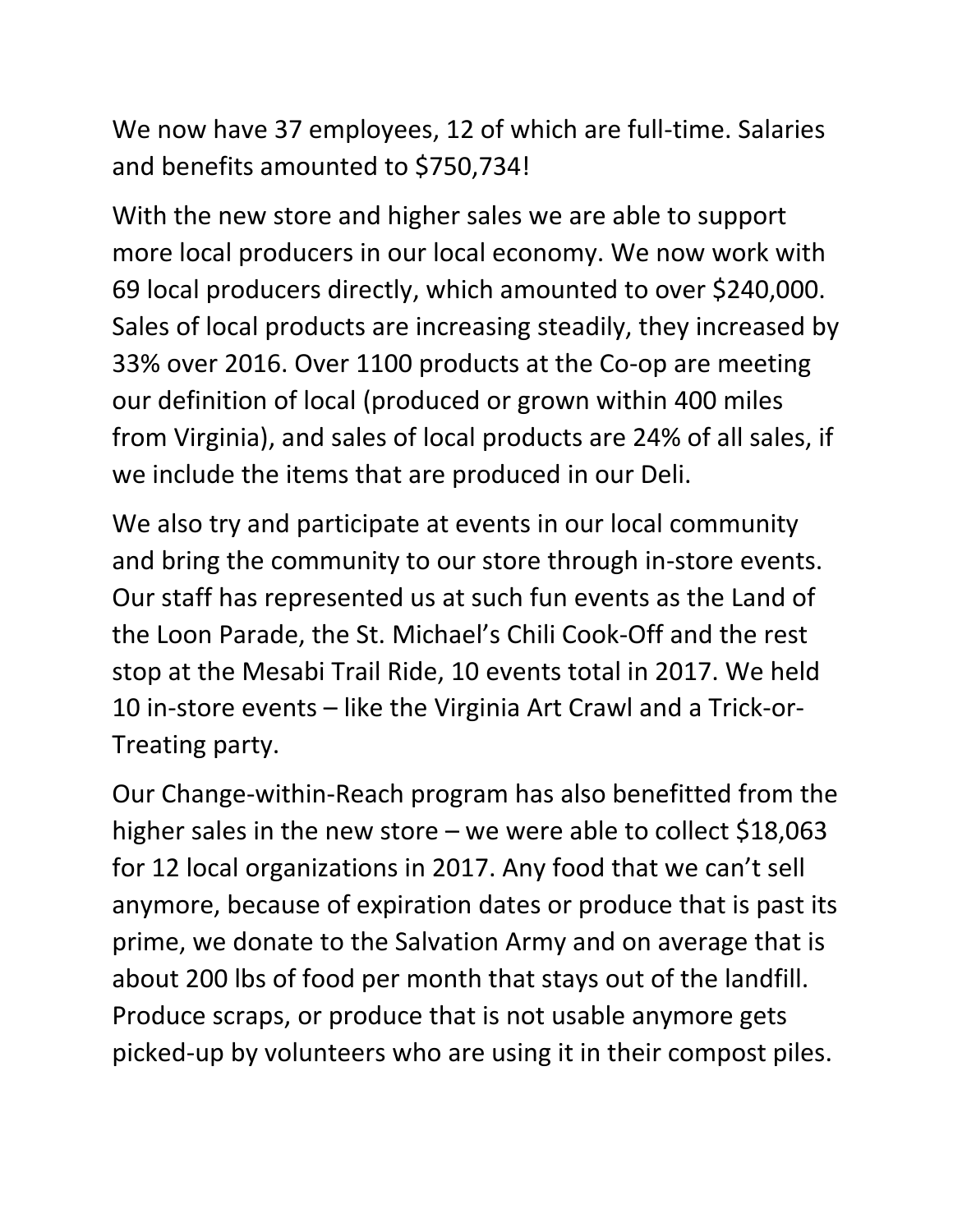Our fabulous classroom gets used at least twice per week by community groups and we use it for staff trainings and meetings, including board meetings. In 2017 we were able to offer 34 classes to our community – taught by community experts – and over 450 people participated in those classes.

Last fall and winter we experienced less growth than expected and worked hard to adjust our schedules and purchasing accordingly. One of the challenges ahead is to manage our expenses carefully, in order to get to a positive bottom line as soon as possible.

In cooperation,

Anja Parenteau

General Manager

PS: Our first anniversary of the new store is coming up and we are going to celebrate with a week of savings and a party on Saturday May  $19^{th}$  – hope to see you there!